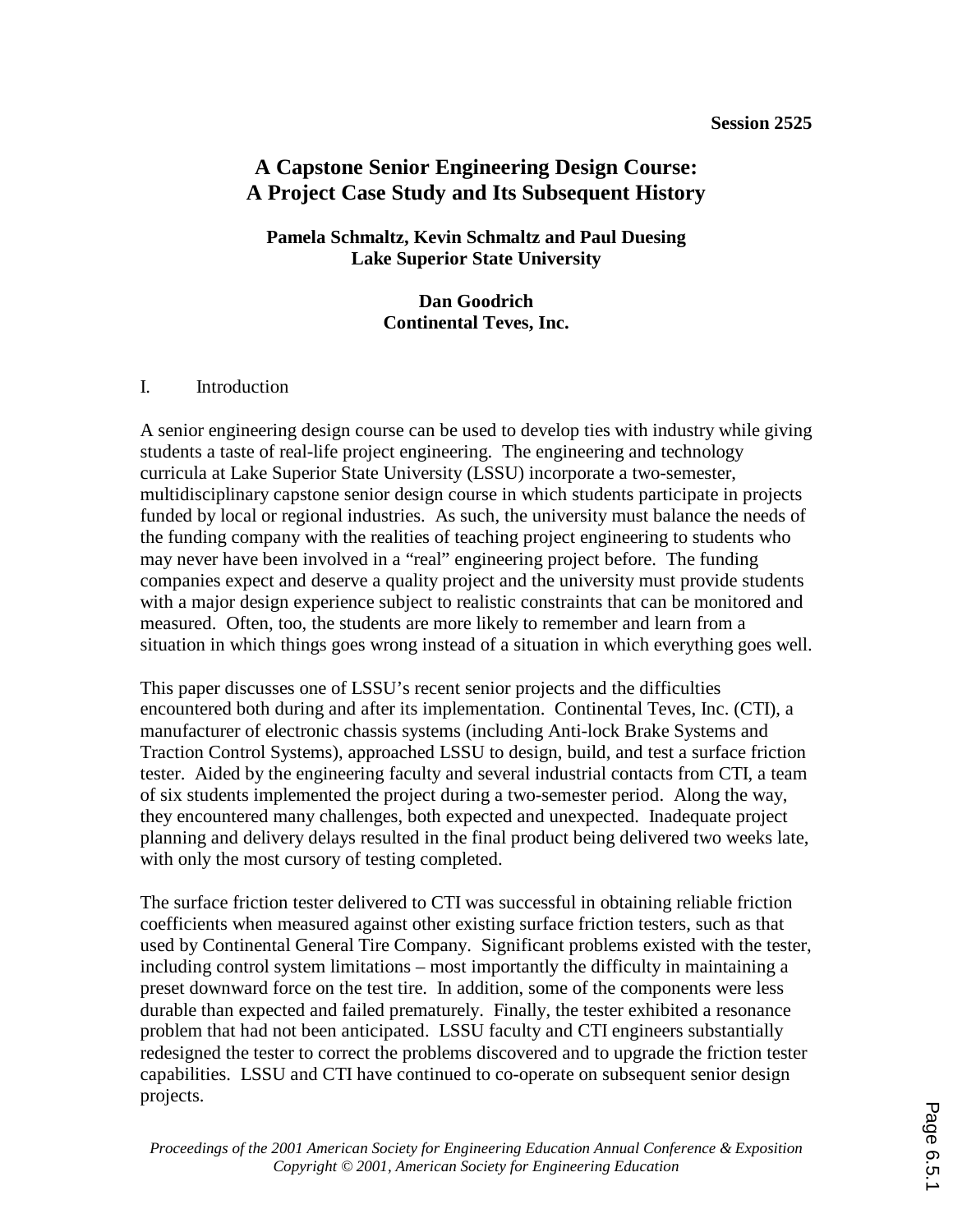LSSU evaluates the results of this and other senior design projects to improve the course and better achieve university goals, to aid students in timely completion of their projects, and to assure that the industrial partners are satisfied. The need for improvement in three main areas became clear after the 1998-99 school year. First, improvements were made in the integration of time management skills and assignments. Next, a greater emphasis has been placed on effective design reviews. Finally, the faculty members have begun to implement tools to aid in team formation, such as thinking preference styles. In hindsight, all six members of the CTI project team may have lacked strength in organizational and sequential thinking. LSSU now includes some cursory thinking preference testing to improve team formation in the future.

## II. LSSU's Capstone Senior Engineering Design Course

LSSU is Michigan's smallest public institution of higher learning, with an overall enrollment of approximately 3200 students. LSSU offers Computer Engineering, Electrical Engineering, Mechanical Engineering, and Manufacturing Engineering Technology Bachelor of Science degrees to a relatively small undergraduate population of 300. Upon graduation, most students gain employment as engineers in regional automotive industries, automotive component supply companies, or in other manufacturing industries. LSSU uses its Senior Engineering Design Course as a bridge between the students' university education and their subsequent employment situations. As a result, there is a *significant* emphasis on providing a real-life engineering project experience that involves inter-disciplinary student teams<sup>1,2</sup>.

The Senior Engineering Design Course consists of two back-to-back, three-credit courses, generally taken by the students in the fall and spring of their senior year. This course sequence is required for each BS degree offered by the School of Engineering and Technology. The course is administered by a faculty coordinator and is team-taught by as many as a dozen other faculty (the Senior Projects Faculty Board). Faculty members give lectures on specific areas of project engineering in which they have expertise while others are also given the responsibility of being a faculty advisor to one of the projects.

The two-course sequence has a dual track: students are taught general project management concepts at the same time that they've been charged to execute an engineering project. Efforts are made to integrate the "course" work with the "project" work. For instance, on the "course" side, students have assignments in creative thinking, research, time management, business memoranda, and project presentations - each of which are used to guide the students in their efforts on the "project" side of the course. The value of using "real" projects cannot be under-emphasized; the difference between a classroom exercise and an *industry* project is analogous in sports to the difference between practice drills and playing in the game<sup>3</sup>.

The faculty coordinator solicits potential senior projects during the summer months. Prior to the start of the fall semester, the Senior Projects Faculty Board meets to discuss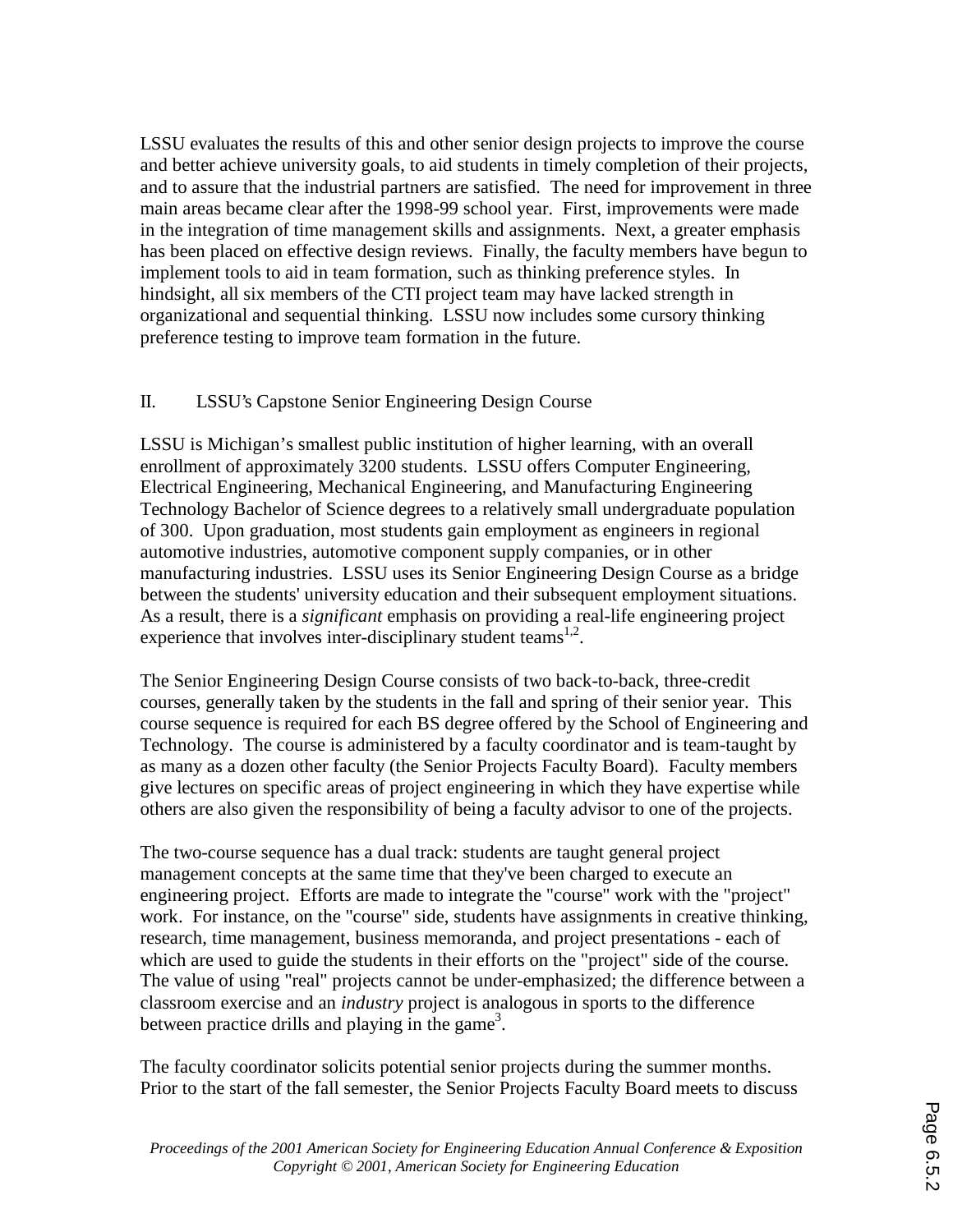and screen the potential projects. The criteria used by LSSU to screen the projects are similar to those used at other institutions<sup>4</sup>. First, the project should be a meaningful industrial project. It should be more than a design exercise or a compilation of data. It should have the potential for benefiting the sponsoring company, adding something of real value when completed. Second, completion of the project should be readily possible in an eight to nine month period (the duration of the fall and spring semesters). There should a reasonable expectation of a successful project outcome, as contrasted with a report outlining why the project was not feasible.

After determining the most promising potential projects, the Senior Projects Faculty Board begins matching students and faculty advisors to the potential projects. The students are placed into multidisciplinary teams of four to eight students, team size being dependent upon on the magnitude of the project and the perceived strengths and skill levels of the students available. LSSU attempts to complete project screening and initial team formation before the start of the fall semester. Obtaining projects from sponsoring companies is germane to the success of the program.

## III. LSSU's Industrial Advisory Board

Most of the ideas for projects are obtained from members of LSSU's Industrial Advisory Board (IAB). The IAB is comprised of professional men and women in engineering positions who actively participate in the development of LSSU's engineering and engineering technology programs, faculty members and students. The IAB presently has 33 members and has been active at LSSU since its inception in 1985.

The IAB has not only advised the administrators and faculty on engineering curriculum introductions and revisions, but has also provided over 80 employment opportunities and sponsored over 20 senior design projects in the past five years. Each of these projects fulfilled an industrial need. None of the projects were "industrial simulations." Several projects yielded test and process verification/implementation data. Others have produced manufacturing and/or test equipment and software worth millions of dollars. Some of these projects have included: an end-of-line parking brake tester, a paper bale handling system, an automotive airbag housing verification system, a power outage reporting system, and a gear shifter durability tester.

The IAB has provided approximately \$1,000,000 of financial support not only for these senior projects but also to the School of Engineering & Technology for its support of the projects. Additional support such as project management, technical, software, material, and fabrication labor has also been provided.

### IV. The Surface Friction Tester Project

During late summer of 1998, LSSU received a senior project proposal from CTI; to have a team of students design, construct and test a tire/surface friction tester. This surface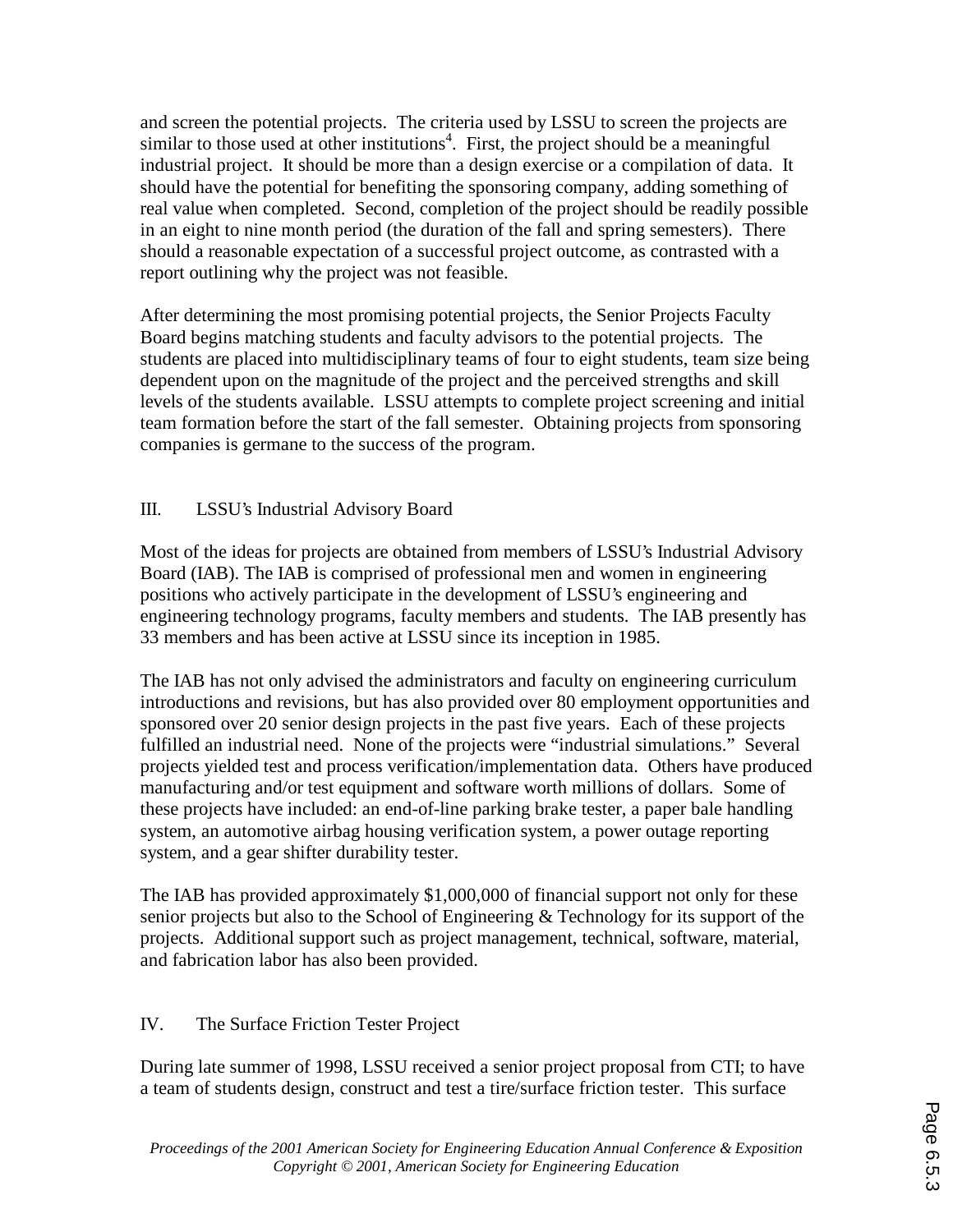friction tester would be used to measure the friction characteristics between various tires and road surfaces at one of CTI's product testing and development facilities. Although other friction testers were commercially available at the time, CTI desired a custom tester that would correct existing problems and incorporate more features than commercially available models. CTI's test facilities are located 20 miles from the LSSU campus.

CTI was aware of a commercially available tester for \$200,000 that consisted of a fully instrumented tow vehicle and single axle test trailer. CTI desired a less expensive tester that could be towed by any number of different tow vehicles, accommodate a variety of test tires, use CTI software, and provide a varying, rather than static, load to the test tire. CTI proposed a \$70,000 budget for the project.

The Senior Project Faculty Board accepted CTI's project proposal and formed a sixmember, multidisciplinary student team. The team consisted of one mechanical engineering student; one mechanical engineering technology student; two manufacturing engineering technology students; one electrical engineering student; and one electrical engineering technology student. The Senior Projects Faculty Board believed that all six were solid performers who were capable of completing the project. The mechanical engineering student was an older, "non-traditional" student with work experience who was expected to take an ownership interest and leadership role in the project.

During the fall semester, the team performed adequately on early "course" and "project" assignments. The team did a thorough job of researching and analyzing designs for the trailer, comparing single axle designs with double axle designs. The team made a wellsupported proposal for a dual axle design, which was accepted by CTI. The team also did a thorough job of determining the best location on the trailer for the test tire. Again, after a well-supported presentation by the team, the proposed location of the test tire (between the two axles, rather than along one of the axles) was accepted by CTI. The team researched, specified and ordered the longest lead-time item, a bi-axial force transducer, before the end of the fall semester. The trailer was designed and drawn. Fabrication of the trailer at CTI's facility was scheduled to begin over the semester break. There were no serious personality conflicts on the team and assignments were being completed in a timely manner. One of the students took an ownership interest in the design and construction of the trailer itself and another with designing a control system for the hydraulic piston-actuated test tire.

At the beginning of the spring semester, however, problems began to arise within the team. Although the work on the trailer was proceeding on schedule, the control system had not been designed or even fully specified. The student tasked with that portion of the project had done very little, which had not been discovered by the others. At a team design review in early January, it became apparent that no work on the control requirements for the hydraulic test arm had occurred and, moreover, no one had even a cursory understanding of the requirements for the control system. CTI personnel provided technical assistance to the team and explained the control process, but no one on the team understood the importance of the control system or the difficulty that might ensue in obtaining its components and putting it all together. By mid-February, the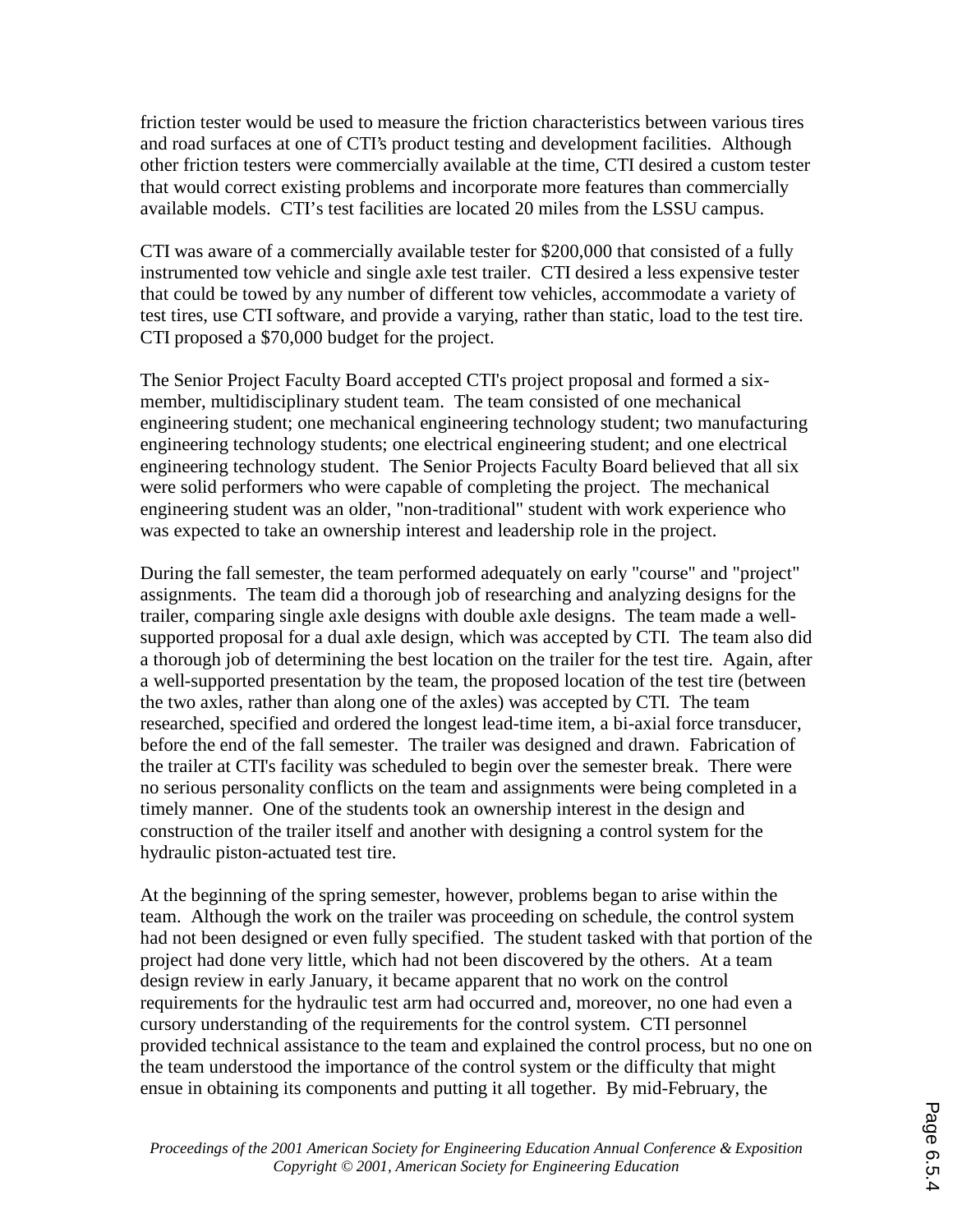control system was still not designed and it became apparent to the Senior Projects Faculty Board that the team would have trouble completing the project by the end of the semester. Personality conflicts arose, also. The team's older student, rather than providing leadership, proved to be a loner who preferred to work independently of the others. When all six students were together, this older student consistently criticized the others and was the source of a lot of negativity.

As the spring semester progressed, it became evident that a detailed design of the control system could not be completed in the time remaining. The most promising solution found by the students was to purchase a pre-packaged control system from a company specializing in such designs. Although purchase of the pre-packaged system afforded the team the quickest delivery, it reduced the team's ability to specify individual components. Moreover, even with expedited delivery, the control package was scheduled to arrive the week after graduation, necessitating that the students return after graduation to finish the project. Needless to say, the students were dismayed by this prospect.

LSSU's position is that the student teams will do whatever it takes to complete their projects and provide the sponsoring companies with completed work products. The students learn that "walking away from the project" is not an option. Ultimately, the CTI student team finished installing the control package and calibrating the surface friction tester two weeks after graduation. Only the most cursory of testing was conducted, but the team delivered a functioning surface friction tester, see Figure 1 below, to CTI that cost well under the \$70,000 allotted for it. The surface friction tester obtained reliable friction coefficients when measured against other existing surface friction testers, such as that used by Continental General Tire Company.



Figure 1: Trailer Completed by the 1998-1999 LSSU Student Team (May, 1999)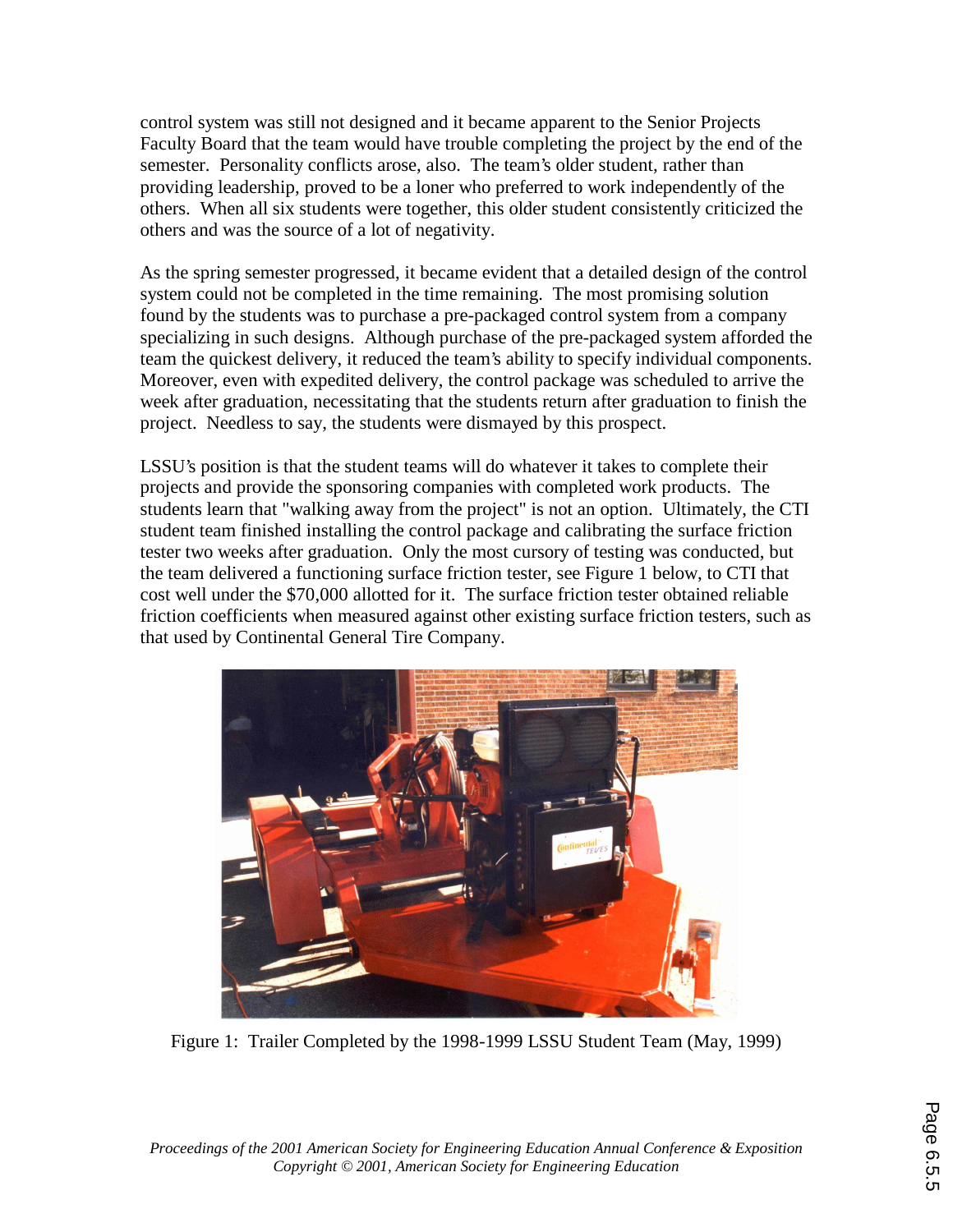### V. Subsequent Modifications to the Tester

After taking delivery of the tester in spring 1999, CTI began to use it at its product development and testing center in Brimley MI. CTI soon found that the tester did not perform as well as desired. Three main areas of concern existed with the tester. First, the trailer exhibited a resonance or oscillation problem in the tire normal load that had not been anticipated. Second, CTI desired additional capabilities (adding a slip angle to the test tire, for instance) that weren't encompassed by the original design. Finally, operation of the tester was cumbersome; CTI wanted the tester to be simpler and more userfriendly. Other problems included control system limitations, difficulty maintaining a preset tire load, and premature failure of some components that were not as durable as expected.

CTI approached LSSU in early 2000 to assist with a redesign of the tester to address the issues stated above. This subsequent partnering between CTI and LSSU involved the hiring of a mechanical engineering faculty member, LSSU's ME laboratory engineer, and several students, as well as the temporary use of LSSU's Mechanical Engineering Laboratory shop to perform the modifications. The redesign, shown in Figure 2 below, resulted in approximately 700 man-hours of faculty time, over 100 man-hours of lab engineer time, and over 100 man-hours of student time.



Figure 2: Trailer Modified during Summer 2000 (March, 2001)

Even after the redesign and modification by LSSU and CTI, there are still improvements to be made to the tester. Continued engineering effort is needed to decrease the deflection of the test wheel when subjected to high vertical and horizontal loads. Effort is also needed to verify the additional testing capabilities for wheel side-slip. Finally, effort will also be needed to make the new testing more user-friendly.

As a result, it is easy to see that the CTI project was a complex project, not a "cookie cutter" design. There are no surface friction testers in existence with the capabilities of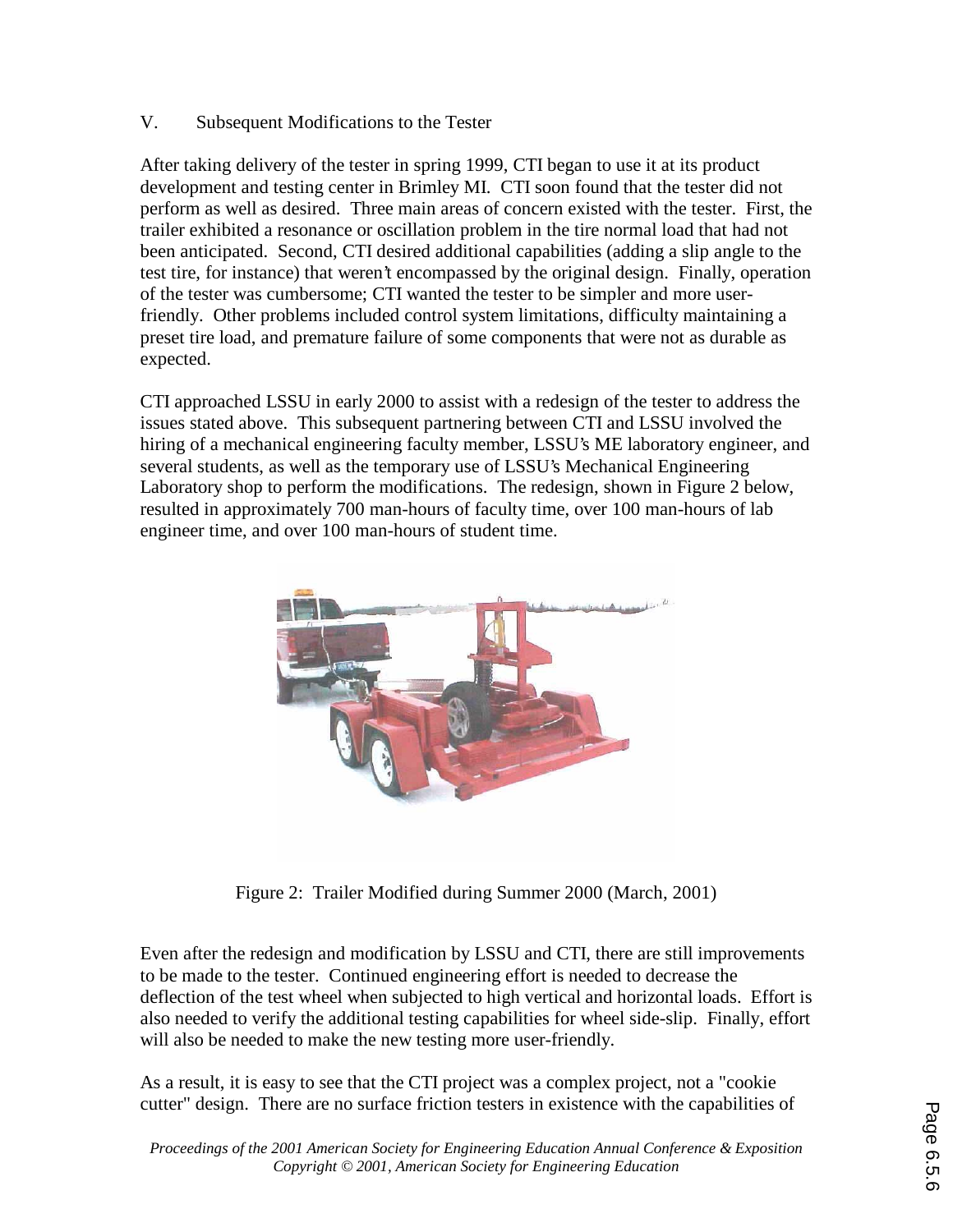the CTI tester. For this reason, the surface friction tester was more of a development project than was initially expected, requiring a complete change in philosophy of how to apply a load to a test tire (static versus dynamic, dead weight versus hydraulic cylinder). True development projects require significant time, money and resources to reach a successful conclusion, and need to be viewed in a different light than a typical design and build of previous or slightly modified systems. Development projects should expect setbacks during the execution, but this should be seen not as a failure but a learning of what won't work or what sub-problems must be solved. In the evolutionary process of development, all learning needs to be viewed as a step towards the final solution.

The LSSU Senior Projects Faculty Board underestimated the developmental extent of this project, contributing to the difficulties that the students experienced. CTI underestimated the actual amount of engineering and cost necessary to properly develop the tester. Despite the difficulties, CTI has continued to work with LSSU - not only in its repartnering on the tester project, but also by providing one or two senior project proposals to LSSU each subsequent year, and hiring LSSU graduates.

### VI. Course Improvements

Industry support, such as LSSU receives from CTI and other companies active on LSSU's Industrial Advisory Board, is essential for the continued success of the senior engineering design project course sequence. As a result, LSSU is continuously striving to improve the course and the method of teaching it. Several areas of improvement were needed to address the problems that arose during the surface friction tester project. Changes were made to better integrate time management and timeline assignments into the syllabus; more emphasis was placed on team design reviews (with examples given); and improvements to the process of team formation were initiated.

On this project, the team successfully completed a timeline assignment early in the fall semester. Thereafter, the team failed to continue to implement time management techniques during the remainder of the project. This seeming "disconnect" between the "course" work and the "project" work continues to be a concern to the faculty at LSSU. Despite insuring that "course" assignments are directly pertinent to the team's project, there is sometimes difficulty in integrating the assignments in such a way that the students perceive their value to the ongoing project. In subsequent school years, there has been an increased emphasis on time management skills and the project timeline is now consulted at each weekly team meeting, so that students will not cease updating the timeline as soon as the "assignment" is done. Monitoring of the team timeline at weekly team-advisor meetings can prove helpful in spotting a complete lack of progress on an area of importance, such as the control system on the CTI surface friction tester project.

Another area of improvement to the course has occurred in the area of design reviews. In fall 1998, the surface friction tester team successfully completed a design review pertaining to the design of the trailer. The team's next design review, regarding the control system, occurred early in the spring semester - too late to enable CTI and the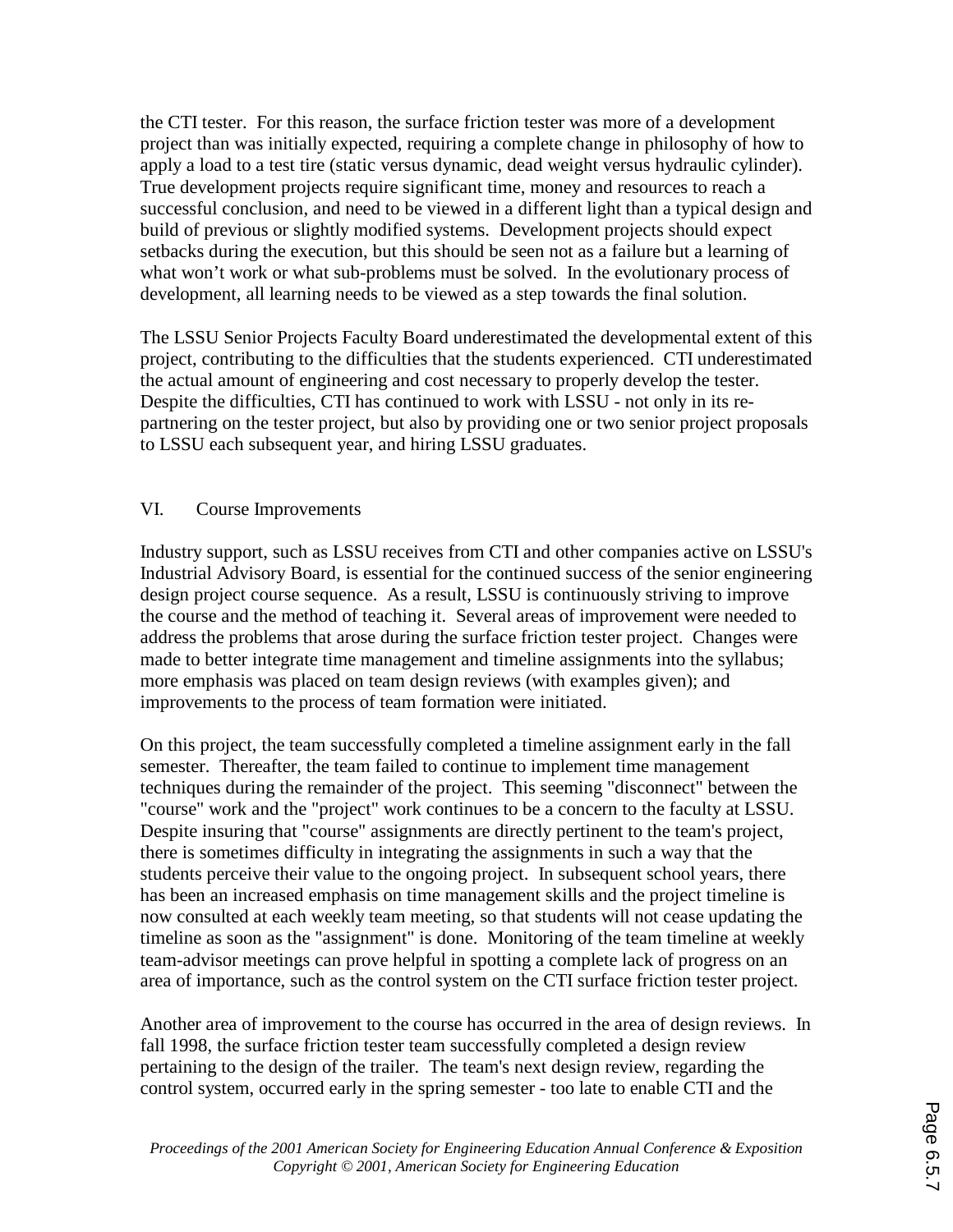Senior Projects Faculty Board to determine the team's failure to design a control system. If that design review had also occurred in the fall, the team may have been able to complete the project on time, rather than during the summer after graduation. As a result, LSSU now has an increased emphasis on early design reviews and has implemented an extensive system of monitoring team progress. The major purpose for design reviews is to communicate proposed designs and plans, to solicit input on the designs and plans, and to finalize design issues. Two or three hour design reviews, attended by both faculty and representatives of the sponsoring company, provide the teams with intense, useful input into the project. This increased focus on design reviews seems to have aided subsequent student teams in successful completion of their projects.

One final area of emphasis bears mentioning. LSSU has added an increased level of scrutiny to team formation. The formation of productive teams is a critical and difficult task. In the spring semester preceding their enrollment in the senior projects course sequence, the Senior Projects Faculty Board now administers a "thinking preference survey" to the students. The purpose of the thinking-preference questionnaire is to ascertain the students' propensity for the following four thinking styles: (1) analytical and logical, (2) planning and organizational, (3) interpersonal and intuitive, and (4) conceptual and holistic. In hindsight, it is believed that none of the students on the surface friction tester project had a strong dominance in planning and organizational skills. This may have contributed to the team's failure to complete the project on time, but this is only conjectural since no qualitative assessment of those students' thinking preferences are available.

Recognizing that students often demonstrate clear thinking preferences, the Senior Projects Faculty Board now performs a cursory screening of the students' thinking preferences, using a format patterned after the Hermann Brain Dominance Instrument<sup>5</sup>. The students are divided into teams based upon the results of the questionnaire, with the intention of creating "whole-brain" teams (teams of students that exhibited all four thinking styles). This procedure has been helpful in avoiding teams that lack some fundamental component of project execution.

These improvements in the course have and continue to result in better and more successful senior projects where university and industry pair up for the benefit of both parties. However, the university must continue to strive to identify which proposed projects are truly developmental. For developmental projects, it is important that the university and industry are calibrated on the potential outcomes and problems associated with development, recognizing that new knowledge gain is often expensive and unpredictable.

### VII. Conclusion

The design and construction of an innovative and specialized surface friction tester provided a two-semester engineering design project for six students at Lake Superior State University. The implementation of the project resulted in areas of successful as